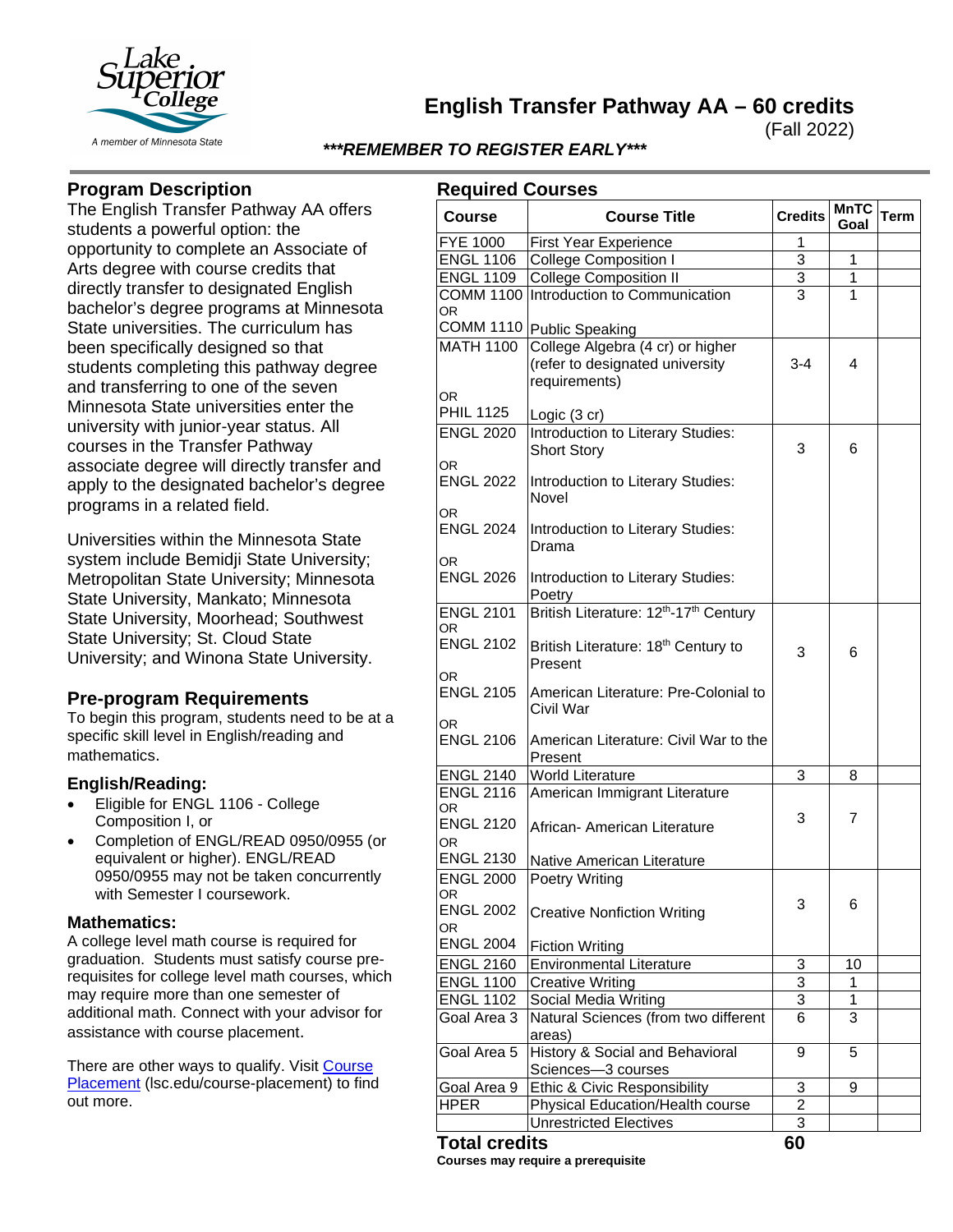

## **English Transfer Pathway AA – 60 credits**

(Fall 2022)

*\*\*\*REMEMBER TO REGISTER EARLY\*\*\**

For interpretation of test results and selection of appropriate coursework; or general information about the program, admissions, financial aid, and getting started at LSC, contact the [professional advising team](mailto:advising@lsc.edu) (advising@lsc.edu) or 218-733-7601

### **Program Outcomes**

A student completing Lake Superior College's English Transfer Pathway AA and transferring into a designated bachelor's program in English at a Minnesota State University will have junior standing and may complete the bachelor's degree within an additional 60 credits. Students will be able to transfer to the following designated majors at Minnesota State universities:

| At Bemidji State University:      | English BA                                                                                                |
|-----------------------------------|-----------------------------------------------------------------------------------------------------------|
| At Metropolitan State University: | English BA                                                                                                |
| At Minnesota State, Mankato:      | English Studies, BA<br>English Writing Emphasis, BA                                                       |
| At Minnesota State, Moorhead:     | English Literature Emphasis, BA<br>English Emphasis in Integrated English &<br>Publishing, BA             |
| At Southwest State University:    | English Creative Writing Emphasis, BA<br>English, Creative Writing, BA<br>English, Rhetoric & Writing, BA |
| At St. Cloud State University:    | English, English Studies (General), BA<br>English Linguistics, BA<br>English Literature, BA               |
| At Winona State University:       | English BA                                                                                                |

In order to graduate and be guaranteed admission to a Minnesota State university's designated program, students must earn an overall grade point average as indicated by the transferring university.

For more information about the English Transfer Pathway including course descriptions, course prerequisites and potential career opportunities, see the [program website](https://degrees.lsc.edu/english-transfer-pathway-2/) (https://degrees.lsc.edu/english-transfer-pathway-2/)

**or**

Faculty, [Steve Dalager](mailto:steven.dalager@lsc.edu) (steven.dalager@lsc.edu) or 218-733-5948